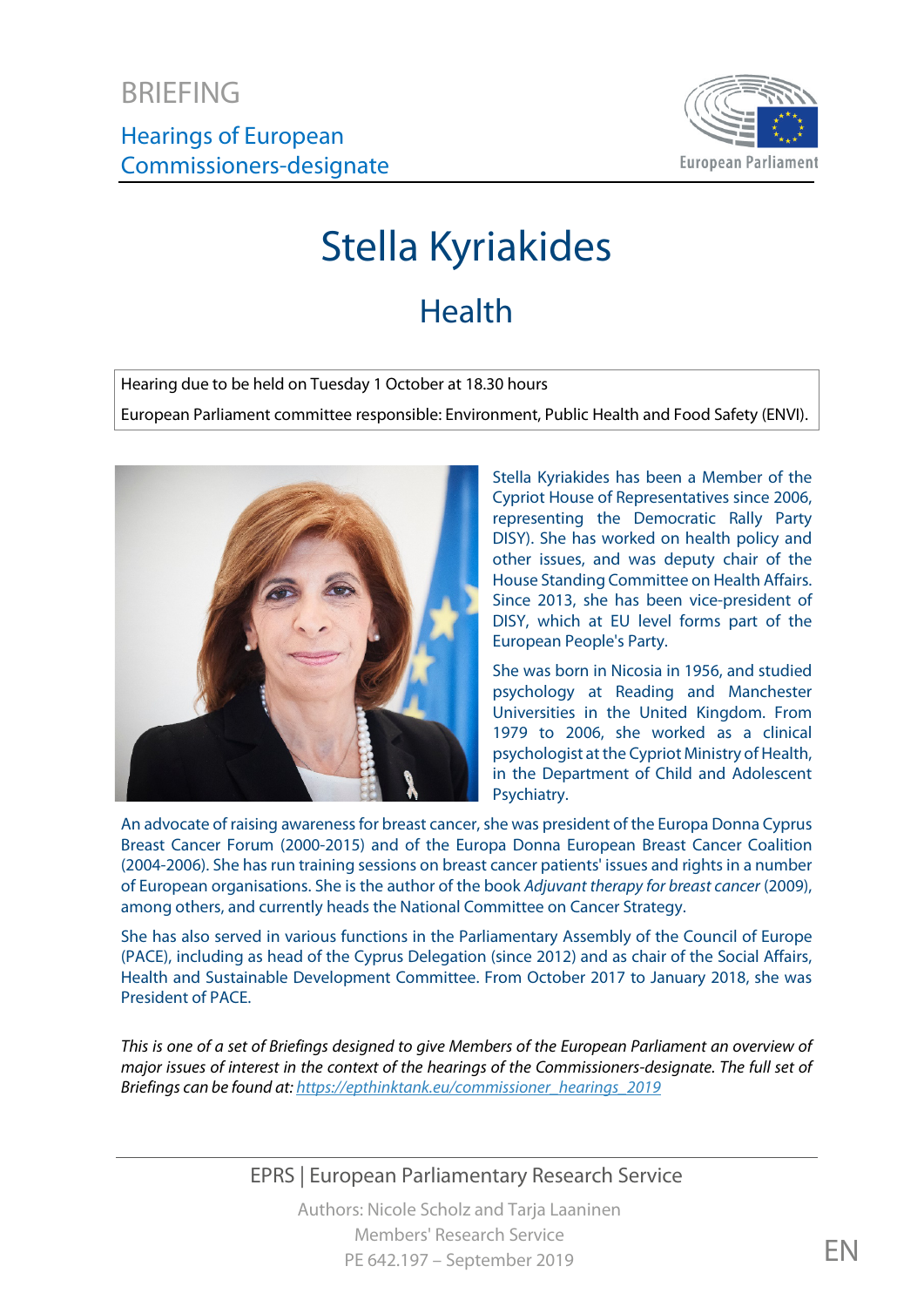## Background

Organising and delivering healthcare is the responsibility of the Member States. The EU's mai[n role](https://ec.europa.eu/info/policies/public-health_en) is to supplement their activities, helping them realise shared objectives, and to encourage cooperation. The EU's **health** policy is aimed at achieving a high level of health protection and focuses on [strategic objectives,](http://www.europarl.europa.eu/factsheets/en/sheet/49/public-health) including: fostering good health; protecting citizens from serious cross-border health threats; supporting dynamic health systems; and facilitating access to better and safer healthcare. EU action on health policy has been shown t[o add value.](http://www.europarl.europa.eu/thinktank/en/document.html?reference=EPRS_STU(2019)631729) **Food safety** policy [seeks](https://ec.europa.eu/info/strategy/food-safety_en) to protect consumers' health and interests in an effective internal market, by ensuring that consumer foodstuffs and animal feedstuffs are safe and nutritious. It is based on the precautionary principle, as well as risk analysis and traceability. The [overarching strategy](https://www.europarl.europa.eu/factsheets/en/sheet/51/food-safety) covers all operators in the food chain, implementation and control of food and feed safety standards, and the prevention of potential contamination risks. **Animal and plant health** policies centre on averting serious contagious diseases in plants and animals. As the European Commission President-elect outlines in her [mission letter,](https://ec.europa.eu/commission/files/stella-kyriakides-mission-letter_en) the new Commission will have a new structure and [working methods.](https://ec.europa.eu/commission/sites/beta-political/files/working-methods-principles_en.pdf) The Health Commissioner will work under the guidance of the Executive Vice-President for the European Green Deal on **food safety and animal and plant health**, and with the Vice-President for Protecting our European Way of Life on **public health**. She will be supported in her work by the Commission's Directorate-General for Health and Food Safety, which will gain a [wider remit.](https://ec.europa.eu/commission/sites/beta-political/files/allocation-portfolios-supporting-services_en.pdf)

## Recent developments

In the 2014-2019 term, results were achieved on a number of issues within the portfolio area. Key developments in **health** include the establishment of virtual [European Reference Networks](https://ec.europa.eu/health/sites/health/files/ern/docs/2017_brochure_en.pdf) of healthcare providers across Europe, to pool scarce resources to tackle rare diseases. Achieving more [effective, accessible and resilient health systems](https://ec.europa.eu/health/sites/health/files/healthcare/docs/com2014_215_final_en.pdf) remains high on the agenda: the ['State of](https://ec.europa.eu/health/state/summary_en)  [health in the EU'](https://ec.europa.eu/health/state/summary_en) initiative was launched in 2016 to look at how health systems can remain fit-for-purpose and help people improve their health; and the April 201[8 Commission communication](http://eur-lex.europa.eu/legal-content/EN/TXT/?uri=COM:2018:233:FIN) on the transformation of digital health and care set out plans to enhance healthcare sector digitalisation, in the interest of [person-centred care.](https://eur-lex.europa.eu/legal-content/EN/ALL/?uri=CELEX%3A52016IR5493) EU action to address vaccine hesitancy including Parliament's April 2018 [resolution,](http://www.europarl.europa.eu/sides/getDoc.do?type=TA&language=EN&reference=P8-TA-2018-0188) a [Commission proposal](https://ec.europa.eu/health/sites/health/files/vaccination/docs/com2018_2442_en.pdf) for a Council recommendation, a joint action  $(EU-JAV)$  and a [roadmap](https://ec.europa.eu/health/sites/health/files/vaccination/docs/2019-2022_roadmap_en.pdf) – will require follow-up. So will the legislative file on [health technology assessment](https://oeil.secure.europarl.europa.eu/oeil/popups/ficheprocedure.do?reference=2018/0018%28COD%29&l=en) (HTA), a [tool](http://www.europarl.europa.eu/thinktank/en/document.html?reference=EPRS_BRI%282016%29589861) to support decision-making by assessing the added value of health technologies. Parliament adopted it[s first-reading position](https://www.europarl.europa.eu/doceo/document/TA-8-2019-0120_EN.html?redirect) in February 2019, while the [Council](https://www.consilium.europa.eu/en/policies/health-technology-assessment-post-2020/) is still divided over the [Commission proposal.](http://www.europarl.europa.eu/RegData/docs_autres_institutions/commission_europeenne/com/2018/0051/COM_COM(2018)0051_EN.pdf) On **food safety**, legislation was recently adopted on [novel foods;](https://oeil.secure.europarl.europa.eu/oeil/popups/ficheprocedure.do?reference=2013/0435(COD)&l=en) the possibility for Member States to [prohibit](https://oeil.secure.europarl.europa.eu/oeil/popups/ficheprocedure.do?reference=2010/0208(COD)&l=en) GMO [cultivation](https://oeil.secure.europarl.europa.eu/oeil/popups/ficheprocedure.do?reference=2010/0208(COD)&l=en) on their territory; [official controls](https://oeil.secure.europarl.europa.eu/oeil/popups/ficheprocedure.do?reference=2013/0140(COD)&l=en) in Member States to ensure enforcement of food and feed law, as well as rules on animal health and welfare, plant health and plant protection products; [veterinary medicines;](https://oeil.secure.europarl.europa.eu/oeil/popups/ficheprocedure.do?lang=en&reference=2014/0257%28COD%29) and updated rules fo[r spirit drinks.](https://oeil.secure.europarl.europa.eu/oeil/popups/ficheprocedure.do?reference=2016/0392(COD)&l=en) In February 2019, Parliament and Council reached an agreement on a targete[d revision of the General Food Law](https://www.europarl.europa.eu/thinktank/en/document.html?reference=EPRS_BRI(2018)630315) and eight related legislative acts. The new regulation is expected to improve public access to industry studies used by the European Food Safety Authority in risk assessments relating to food and feed safety.

## Priorities and challenges

#### Public opinion

In [a Eurobarometer](https://www.europarl.europa.eu/at-your-service/files/be-heard/eurobarometer/2018/delivering_on_europe_citizens_views_on_current_and_future_eu_action/report.pdf) survey for the European Parliament, over two-thirds of respondents expressed support for increased EU action on **health** and social security; support for greater EU involvement in this policy area grew from 63 % in 2016 to 69 % in 2018. According to a June 2019 [Eurobarometer,](https://www.efsa.europa.eu/en/press/news/190607) two in five EU citizens take a personal interest in **food safety**, but only one in five say it is their main concern when choosing food.

In the **health** area, the main 'unfinished business' from the last term is the legislative file on HTA. According to the European Commission, [priorities for EU action](https://ec.europa.eu/health/policies/overview_en) in health for 2016-2020 focused,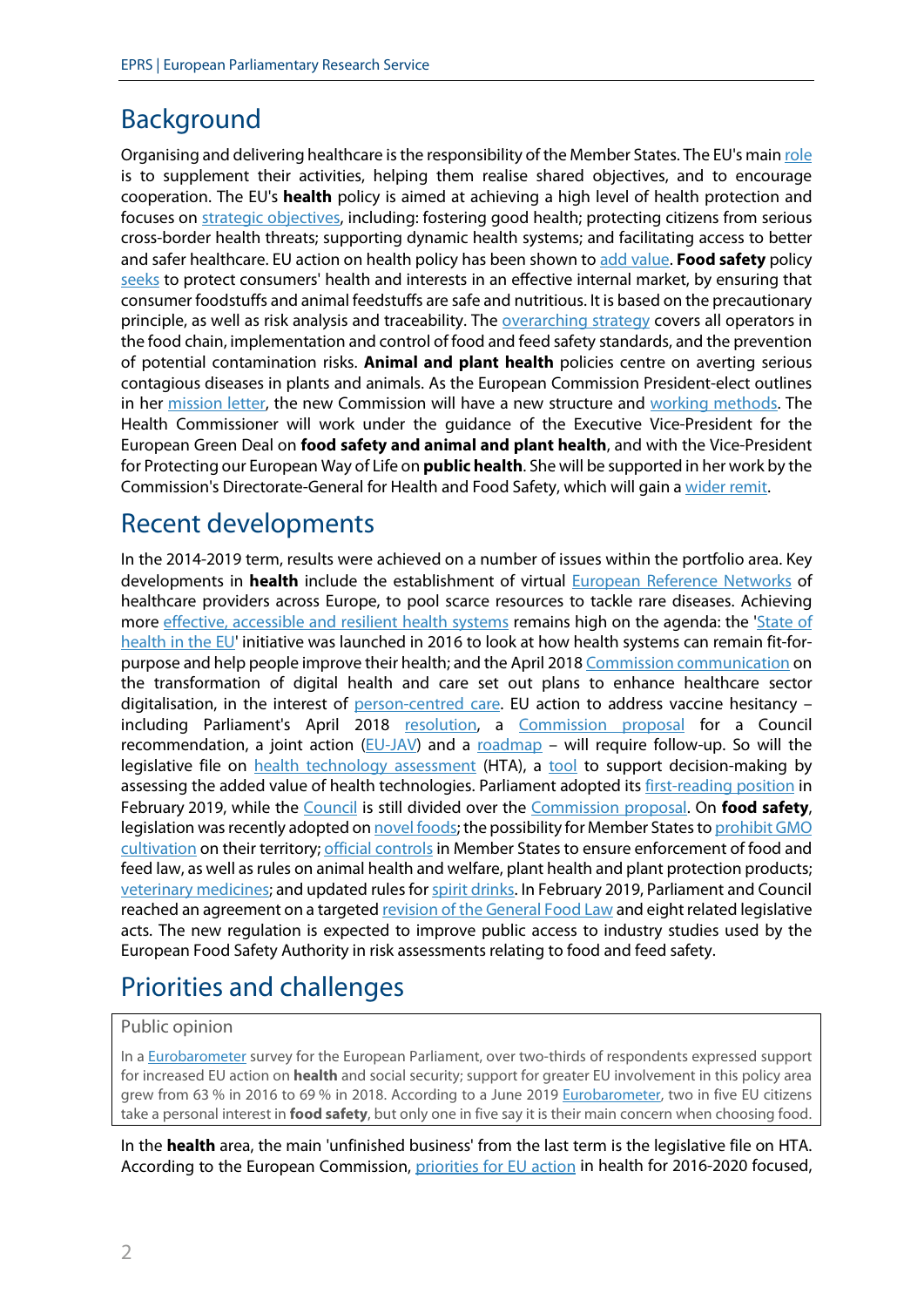inter alia, on achieving greater cost-effectiveness and promoting vaccination. Building a green, fair and social Europe, including good access to healthcare, is among the priorities identified in the European Council's [Strategic Agenda 2019-2024.](https://www.consilium.europa.eu/media/39914/a-new-strategic-agenda-2019-2024.pdf) Asked which health policy challenges would dominate the debate over the next five years, some stakeholders have pointed to deteriorating [access to healthcare](https://gcap.global/news/gcap-54-ngos-urge-european-heads-of-state-at-sibiu-summit-to-nominate-a-visionary-new-european-commisisoon/) and the need to overcome health inequalities, particularly i[n beating cancer,](https://www.europeancancerleagues.org/mac-manifesto-2019/) so tha[t patients](http://www.ecpc.org/pressroom/news/policy-and-advocacy/a-europe-for-cancer-patients-survivors-and-carers-manifesto-for-the-european-elections-2019) have timely and affordable access to the bes[t treatment](https://www.anticancerfund.org/sites/default/files/attachments/acf_manifesto_19_v3.9_final.pdf) and care. In a [poll](https://www.incisivehealth.com/wp-content/uploads/2019/05/More-EU-action-in-health-Report-EMAILWEB.pdf) in eight EU Member States, further challenges identified included innovation in healthcare, patient empowerment, and digitising health. Other stakeholders have pleaded for a renewed focus on [health and well-being,](https://g8fip1kplyr33r3krz5b97d1-wpengine.netdna-ssl.com/wp-content/uploads/2019/05/SibiuOpenLetterApprovedFINALformatted.pdf) for instance by facilitatin[g multi-level governance](https://portal.cor.europa.eu/mlgcharter/Pages/default.aspx) and cross-sectoral action. In her [political guidelines,](https://ec.europa.eu/commission/sites/beta-political/files/political-guidelines-next-commission_en.pdf) the Commission President-elect undertakes to propose a strategy to protect citizens' health from environmental degradation and pollution, as well as plans to support Member States in improving cancer control and care. In her [mission letter,](https://ec.europa.eu/commission/files/stella-kyriakides-mission-letter_en) she asks the Commissioner-designate to support Member States in improving the quality and sustainability of their health systems, giving her specific tasks: to help ensure the supply of affordable medicines and support the European pharmaceutical industry in remaining innovative; focus on effectively implementing the new medical devicesframework; use e-health to provide quality healthcare and reduce inequalities; centre on the full implementation of the European 'One Health' action plan against antimicrobial resistance (AMR); prioritise communication on vaccination; and put forward Europe's Beating Cancer Plan.

The main 'unfinished file' in **food safety** is the revision of th[e Drinking Water Directive,](https://oeil.secure.europarl.europa.eu/oeil/popups/ficheprocedure.do?reference=2017/0332(COD)&l=en) flagged as a priority by Commission and Council. New or updated legislation could be envisaged on plant protection products and pesticide residues, where the Commission is doing a [REFIT evaluation.](https://ec.europa.eu/food/plant/pesticides/refit_en) As regards labelling, the Commission has [announced](https://ec.europa.eu/info/sites/info/files/regulatory-fitness-and-performance-programme-refit-scoreboard-summary_en_3.pdf) an implementing act on labelling vegan and vegetarian food. It will evaluate the [country-of-origin-labelling for meat,](https://ec.europa.eu/info/law/better-regulation/initiatives/ares-2018-3112936_en) and is preparing a report on EU-level harmonisation of [nutrition labelling schemes.](https://ec.europa.eu/food/sites/food/files/safety/docs/comm_oc_20181022_sum.pdf) [European citizens' initiatives](https://ec.europa.eu/citizens-initiative/public/basic-facts) on these three labelling questions are currently under way. Concerning alcoholic drinks, the Commission concluded in March 2017 that the alcohol labelling exemption was no longer justified, asking industry to present a self-regulation scheme. To date, the [beer industry](https://brewersofeurope.org/site/media-centre/post.php?doc_id=976) and the [spirits industry](https://spirits.eu/media/press-releases/consumer-information-european-producers-sign-memorandum-of-understanding-to-provide-energy-value-on-spirit-drinks) have committed to gradually providing information on labels and online; for th[e wine industry,](https://www.ceev.eu/news-events-press-releases/press-releases/item/1821-cap-reform-ceev-welcomes-the-outcome-of-the-european-parliament-vote-a-good-but-not-perfect-legacy-for-the-next-ep) the question is now to be dealt with in the context of the ongoing CAP reform. The Commission is also conducting an [evaluation](https://ec.europa.eu/food/safety/chemical_safety/food_contact_materials/evaluation_en) on food contact materials.

Another area for possible legislation is new plant breeding techniques: in a July 2018 [judgment,](https://curia.europa.eu/jcms/upload/docs/application/pdf/2018-07/cp180111en.pdf) the Court of Justice ruled that genome-edited organisms fall within the scope of European GMO legislation. This – while welcomed by some – has sparked [criticism](https://ec.europa.eu/info/sites/info/files/2018_11_gcsa_statement_gene_editing_2.pdf) an[d calls](https://www.euractiv.com/section/agriculture-food/news/scientists-warn-eu-policymakers-on-confusing-gene-editing-court-ruling/) to change the Union's GMO laws. In her political guidelines, the President-elect stresses that, under the European Green Deal, climate change, biodiversity, food security, deforestation and land degradation go together. In her mission letter, she asks the Commissioner-designate to lead on a new 'Farm to Fork' strategy for sustainable food; work on plant health, as well as endocrine disruptors; improve consumer information; ensure animal health and welfare; focus on the implementation of legislation on food safety and animal and plant health; and develop measures to combat food fraud.

#### European Parliament

Treaty basis and European Parliament competence

In accordance with the Treaty on the Functioning of the European Union (TFEU), the EU has supporting competence in **health** [\(Article](https://eur-lex.europa.eu/legal-content/EN/TXT/?uri=CELEX:12016E006) 6). Parliament and Council, as co-legislators, can adopt health legislation unde[r Article 168](https://eur-lex.europa.eu/legal-content/EN/TXT/?uri=CELEX:12016E168) (health protection)[; Article](https://eur-lex.europa.eu/legal-content/EN/TXT/?uri=CELEX:12016E114) 114 (approximation of laws); an[d Article 153](https://eur-lex.europa.eu/legal-content/EN/TXT/?uri=CELEX:12016E153) (social policy) TFEU. **Food safety, animal health and plant health** are covered by [Article 43](https://eur-lex.europa.eu/legal-content/EN/TXT/?uri=CELEX:12016E043) (agriculture), Article 114, Article 168 and **Article 169** (consumer protection) TFEU.

Among **Parliament's main activities and priorities in the area of health** is ensuring patient access to innovative, safe, effective and quality medicines, a core element of the June 201[6 Council](http://www.consilium.europa.eu/en/press/press-releases/2016/06/17/epsco-conclusions-balance-pharmaceutical-system/)